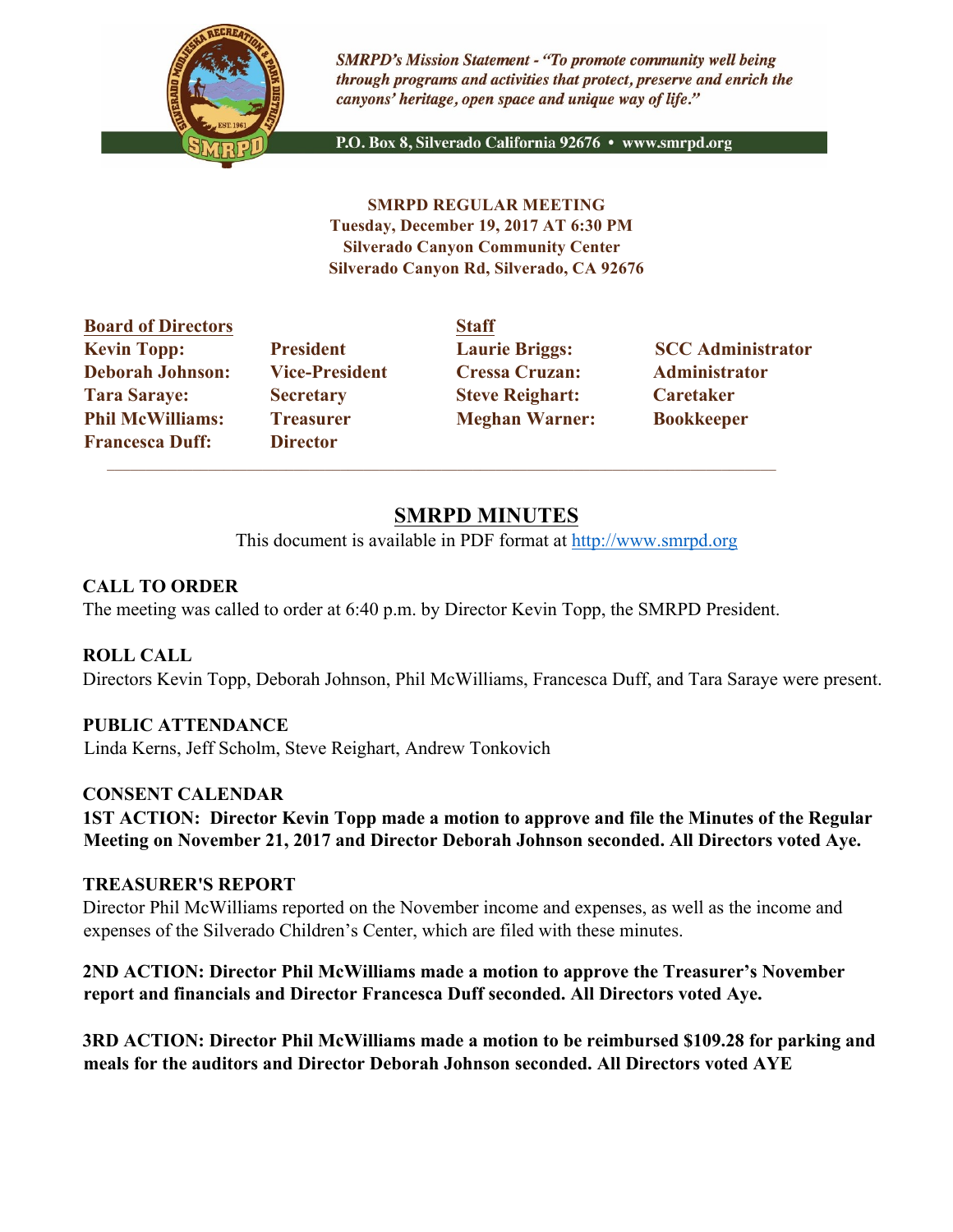### **4TH ACTION: Director Deborah Jonson made a motion to write off \$1,433.50 of uncollectable bad debts from parents at the Children's Center and Director Francesca Duff seconded. All Directors voted Aye.**

# **OTHER DISTRICT BUSINESS**

There has been no action on the installation of the Verizon wireless fiber optic cell communication. The old stage is being torn down in preparation for a new stage. A pickle ball and basketball court will be lined out on the newly asphalted area in the Silverado Community Center.

# **FACILITIES COMMITTEE**

Director Kevin Topp reported about the Recreation and Programs. There were no new facilities requests. Director Kevin Topp established a Rentals Committee with Director Deborah Johnson as committee chair. She will be working with Cressa Cruzan. They will work on advertising and community outreach to increase rentals.

Director Phil McWilliams reported on the renovations on the Modjeska Community Center. Planter pots have been donated. Flowers or drought resistant plants will be added. The shade sail should be put up by the end of January and the outside painting will be completed.

Director Deborah Johnson reported that a shade sail will be added to the Silverado Park and is waiting for a quote. All Board members received new keys and a key box is located in Building A at the Silverado Community Center.

# **SILVERADO CHILDREN'S CENTER (SCC) OVERSITE COMMITTEE**

Director Tara Saraye reported on the Silverado Children's Center and informed the Board of enrollments. Linda Kerns presented information on the Chili Cookoff and Round-up to be held at the Circle S Ranch. It will have a similar format as in the past, with vendors participating. There will be horsemanship events. She is working on getting alcohol donations. There will be children's events with crafts, dancing, a petting zoo and a carnival atmosphere. There will be demonstrations on roping, barrel racing, shootouts, a mechanical bull, and horse grooming. Handicapped parking will be at the Circle S Ranch with all other parking at Garacci Vineyard. There will be music. Tilly's has a 501(c)(3) which we may be able to use to acquire the ABC Liquor License. The Silverado Chili Cookoff and Roundup is planned for April 21. An Action Plan needs to be put together detailing with who is the manager/overseer of all the committees. An SMRPD Board member needs to oversee the money and finances.

**5TH ACTION ITEM: Director Kevin Topp made a motion to hold the 13th Annual Silverado Chili Cookoff and Round-up at Schlom's Ranch contingent on the Silverado Children's Center submitting an acceptable Action Plan with dates, specific responsibilities of individuals, and who is in charge of managing the committees and Francesca Duff seconded. All Directors voted AYE.**

**6TH ACTION ITEM: Director Deborah Johnson made a motion to change the wording of vacation accrual for the Children's Center staff to, "Center staff can accrue unused personal/vacation days for up to two years of employment. Once the two-year number is reached, accruals cease until the total falls below that number. Once accruals begin again, they are not retroactive." Director Phil McWilliams seconded. All Directors voted Aye.**

# **RECREATION COMMITTEE**

Director Kevin Topp had no recreation reports.